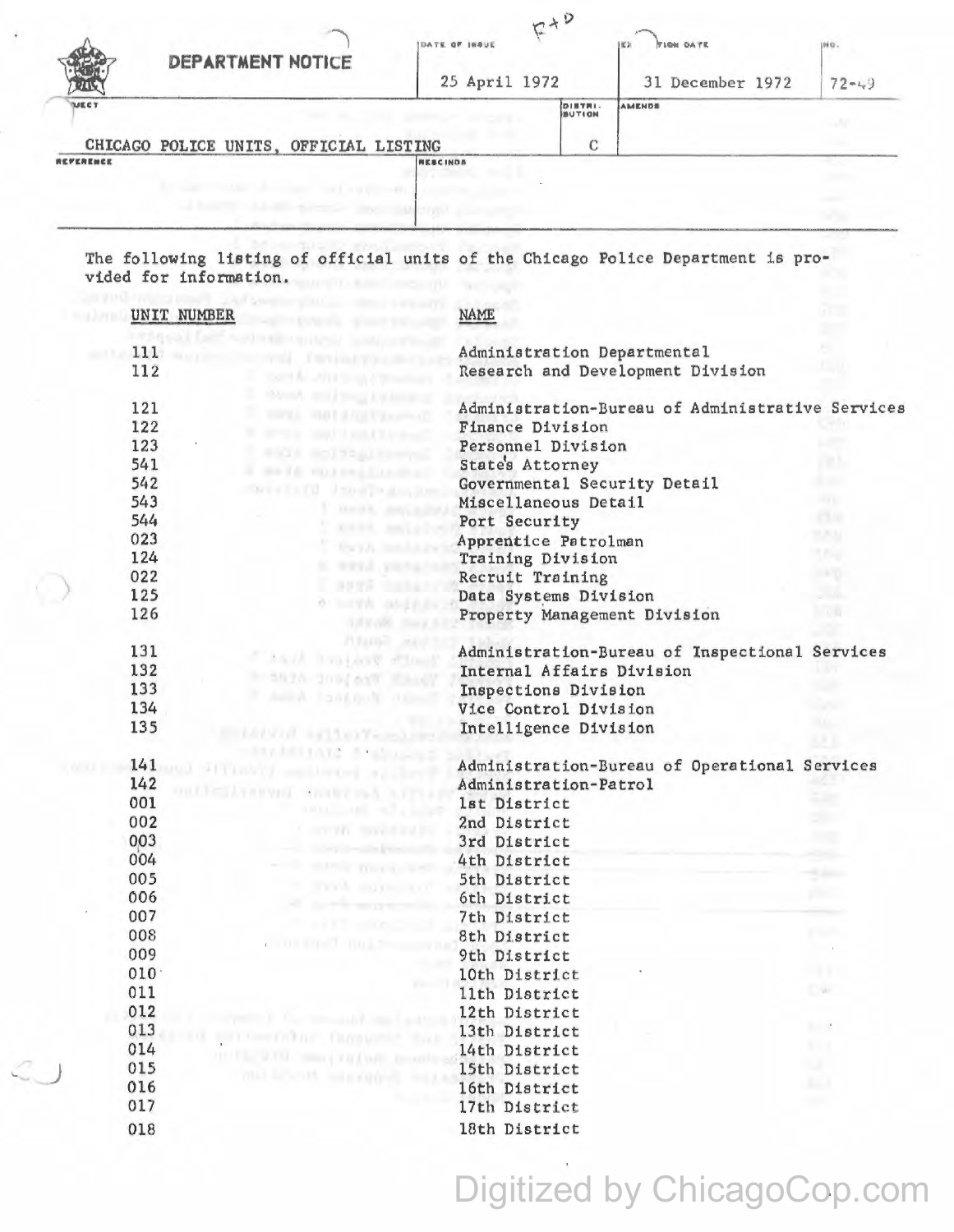| 047    | Cabrini-Green Police Unit                                                               |  |
|--------|-----------------------------------------------------------------------------------------|--|
| 019    | 19th District                                                                           |  |
| 020    | 20th District                                                                           |  |
| 021    | 21st District                                                                           |  |
| 144    | Administration-Special Operations Group                                                 |  |
| 050    | Special Operations Group-Mass Transit                                                   |  |
| 051    | Special Operations Group-Area 1                                                         |  |
| 052    | Special Operations Group-Area 2                                                         |  |
| 054    | Special Operations Group-Area 4                                                         |  |
| 056    | Special Operations Group-Area 6                                                         |  |
|        |                                                                                         |  |
| 057    | Special Operations Group-Special Function-Detail                                        |  |
| 058    | Special Operations Group-Special Function-Canine                                        |  |
| 059    | Special Operations Group-Marine/Helicopter                                              |  |
| 146    | Administration-Criminal Investigation Division                                          |  |
| 061    | Criminal Investigation Area 1                                                           |  |
| 0.52   | Criminal Investigation Area 2                                                           |  |
| 063    | Criminal Investigation Area 3                                                           |  |
| 064    | Criminal Investigation Area 4                                                           |  |
| 065    | Criminal Investigation Area 5                                                           |  |
| 066    | Criminal Investigation Area 6                                                           |  |
| 148    | Administration-Youth Division                                                           |  |
| 071    | Youth Division Area 1                                                                   |  |
| 072    | Youth Division Area 2                                                                   |  |
| 073    | Youth Division Area 3                                                                   |  |
| 074    | Youth Division Area 4                                                                   |  |
| 075    | Youth Division Area 5                                                                   |  |
| 076    | Youth Division Area 6                                                                   |  |
| 551    | Model Cities North                                                                      |  |
| 552    | Model Cities South                                                                      |  |
| 921    | Federal Youth Project Area 3                                                            |  |
| 941    | Federal Youth Project Area 4                                                            |  |
|        |                                                                                         |  |
| 961    | Federal Youth Project Area 6                                                            |  |
| 149    | Film Review                                                                             |  |
| 152    | Administration-Traffic Division                                                         |  |
| 153    | Traffic Records & Statistics                                                            |  |
| 154    | Special Traffic Services (Traffic Court Section)                                        |  |
| 861    | Major Traffic Accident Investigation                                                    |  |
| 862    | Public Vehicle Section                                                                  |  |
| 031    | Traffic Division Area 1                                                                 |  |
| $-002$ | Traffic Division Area 2                                                                 |  |
| $-003$ | 58.0.73.6<br><del>Traffic Division Area 3</del>                                         |  |
| 084    | Traffic Division Area 4                                                                 |  |
| $-005$ | <del>Traffic Division Area 5</del>                                                      |  |
| 036    | Traffic Division Area 6                                                                 |  |
| 157    | Loop Intersection Control                                                               |  |
| 158    | Radar Unit                                                                              |  |
| 045    | Sanitation                                                                              |  |
| 161    |                                                                                         |  |
|        | Administration-Bureau of Community Services<br>Public and Internal Information Division |  |
| 162    |                                                                                         |  |
| 163    | Neighborhood Relations Division                                                         |  |
| 164    | Preventive Programs Division                                                            |  |
| 550    | Model Cities                                                                            |  |

## Digitized by ChicagoCop.com